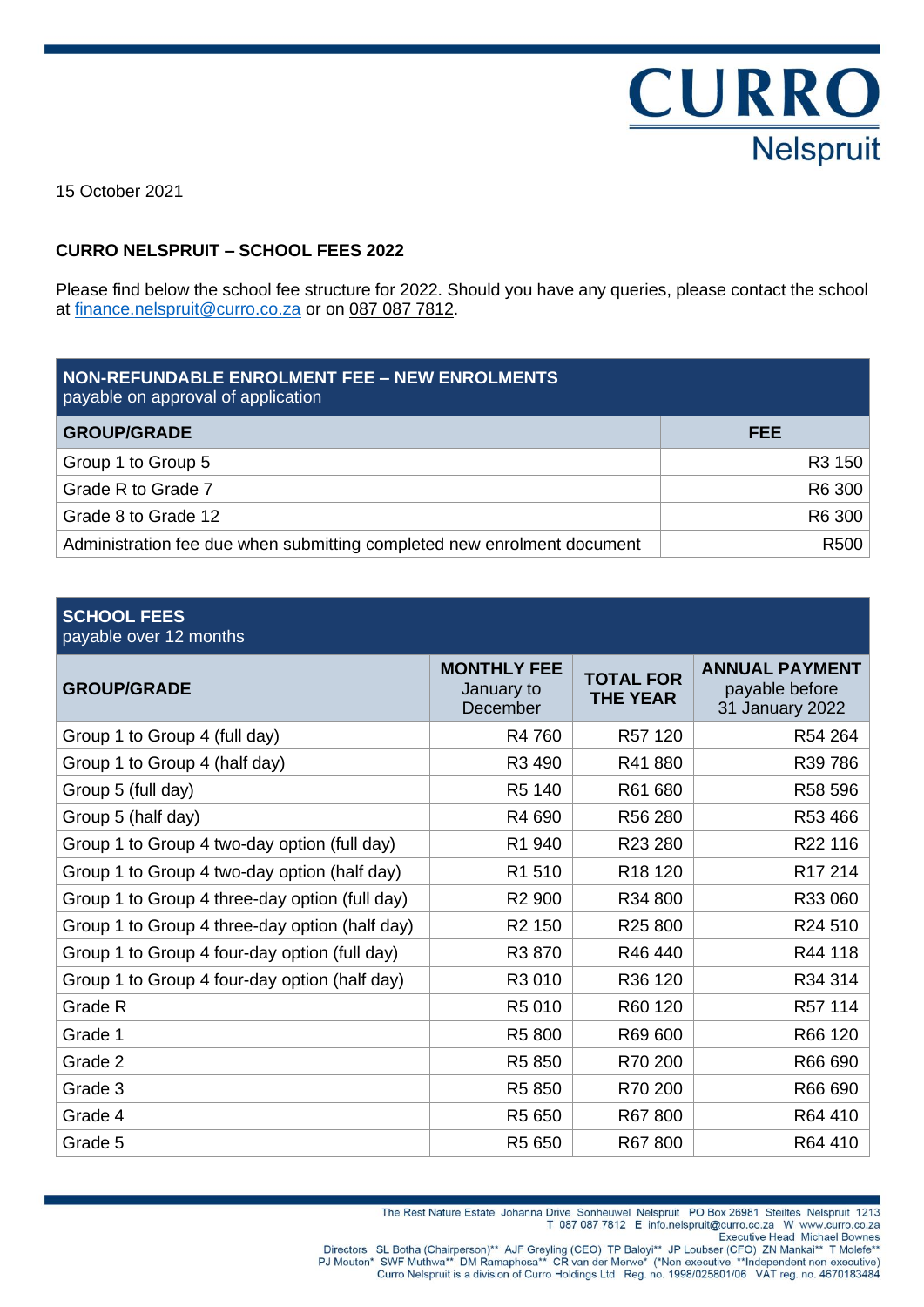# **CURRO**

#### **SCHOOL FEES** payable over 12 months

| <b>GROUP/GRADE</b> | <b>MONTHLY FEE</b><br>January to<br>December | <b>TOTAL FOR</b><br><b>THE YEAR</b> | <b>ANNUAL PAYMENT</b><br>payable before<br>31 January 2022 |
|--------------------|----------------------------------------------|-------------------------------------|------------------------------------------------------------|
| Grade 6            | R5 650                                       | R67 800                             | R64 410                                                    |
| Grade 7            | R6 350                                       | R76 200                             | R72 390                                                    |
| Grade 8            | R6 310                                       | R75 720                             | R71 934                                                    |
| Grade 9            | R6 160                                       | R73 920                             | R70 224                                                    |
| Grade 10           | R7 330                                       | R87 960                             | R83 562                                                    |
| Grade 11           | R7 470                                       | R89 640                             | R85 158                                                    |
| Grade 12           | R8 050                                       | R96 600                             | R91 770                                                    |

#### **OTHER FEES** payable over 12 months

| <b>SERVICE</b>                                                                                                                                                                                     | <b>MONTHLY FEE</b><br>January to December | <b>TOTAL FOR THE</b><br><b>YEAR</b> |
|----------------------------------------------------------------------------------------------------------------------------------------------------------------------------------------------------|-------------------------------------------|-------------------------------------|
| Aftercare                                                                                                                                                                                          | R <sub>1</sub> 600                        | R <sub>19</sub> 200                 |
| Subject fee: Consumer Studies, Art and Design<br>(Grades 10 to 12)                                                                                                                                 | R <sub>100</sub>                          | R <sub>1</sub> 200                  |
| <b>Bus fee from Malelane</b>                                                                                                                                                                       | R <sub>1</sub> 920                        | R23 040                             |
| Bus fee from Hazyview                                                                                                                                                                              | R1 920                                    | R23 040                             |
| <b>Bus fee from Sabie</b>                                                                                                                                                                          | R <sub>1</sub> 920                        | R23 040                             |
| Bus fee from White River and Ngodwana                                                                                                                                                              | R <sub>1</sub> 690                        | R20 280                             |
| Wider subject choice offering<br>Grades 8 to 12: Cost per subject<br>Costs are only applicable if taken as an additional 8th, 9th or<br>10th subject<br>(See more information under general below) | R800                                      | R9 600                              |

Technology, support and services are included in the school fees. Parents and guardians will still need to purchase devices and textbooks (hard copy and/or e-books) in accordance with the schooling model.

| <b>PAYMENT METHODS 2022</b>                                     |                                                                                                                                 |  |
|-----------------------------------------------------------------|---------------------------------------------------------------------------------------------------------------------------------|--|
| Method 1                                                        | Annual payment in advance, due by 31 January 2022.                                                                              |  |
| Method 2                                                        | Debit-order payments, which can be scheduled monthly in advance x 12 months on or about<br>the 2nd, 16th or 26th of each month. |  |
| YOUR FAMILY CODE IS REQUIRED AS THE REFERENCE FOR ALL PAYMENTS. |                                                                                                                                 |  |

Please note that **cash is not accepted as a form of payment for fees** at the school.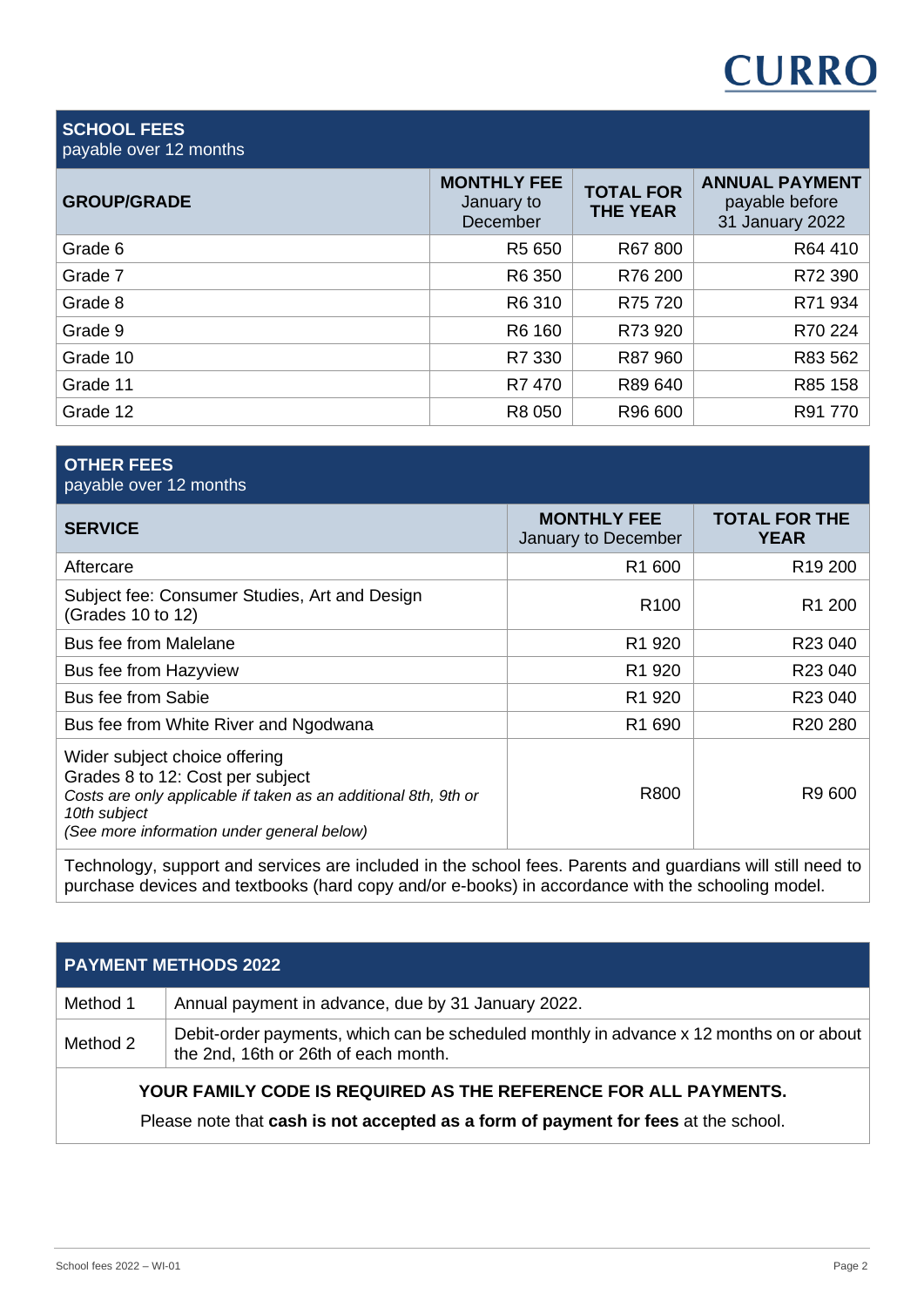

#### **DEBIT-ORDER COMPLETION**

If you are not yet paying by debit order, we request that you do so as soon as possible since this substantially reduces the administrative burden to identify deposits into our bank account and allocate to the correct learner accounts. We rely on predictable monthly cash flows to manage our affairs.

Please complete the attached debit-order form and send it back to [glorelda.s@curro.co.za](mailto:glorelda.s@curro.co.za) or deliver it by hand to the school's reception on or before 3 December 2021.

### **BANK DETAILS**

| Name of account       | <b>Curro Nelspruit</b> |
|-----------------------|------------------------|
| <b>Bank</b>           | ABSA                   |
| <b>Account number</b> | 4078074124             |
| <b>Branch code</b>    | 632 005                |
| <b>Reference</b>      | Your family code       |

#### **GENERAL**

#### **1. School fees**

School fees for 2022 include the following:

- The basic stationery required for Group 5 to Grade 3
- IEB examination fees
- Grade camps and excursions
- Locker fees for Grade 5 to Grade 12
- Special days in the Curro Castle
- Meals and consumables in the Curro Castle
- Transport to and from most **local** sports fixtures and extramural events offered by the school.

School fees for 2022 exclude the following:

- The e-learning device (tablet or laptop) and any insurance, maintenance or other costs relating to the device
- All textbooks and learning materials (including the cost of e-books)
- **School uniforms**
- Stationery for Grade 4 to Grade 12
- For optional trips (outside the core curriculum) entrance fees, travel costs, accommodation and food, unless otherwise advised by the school
- School photos
- Therapists' or psychologists' fees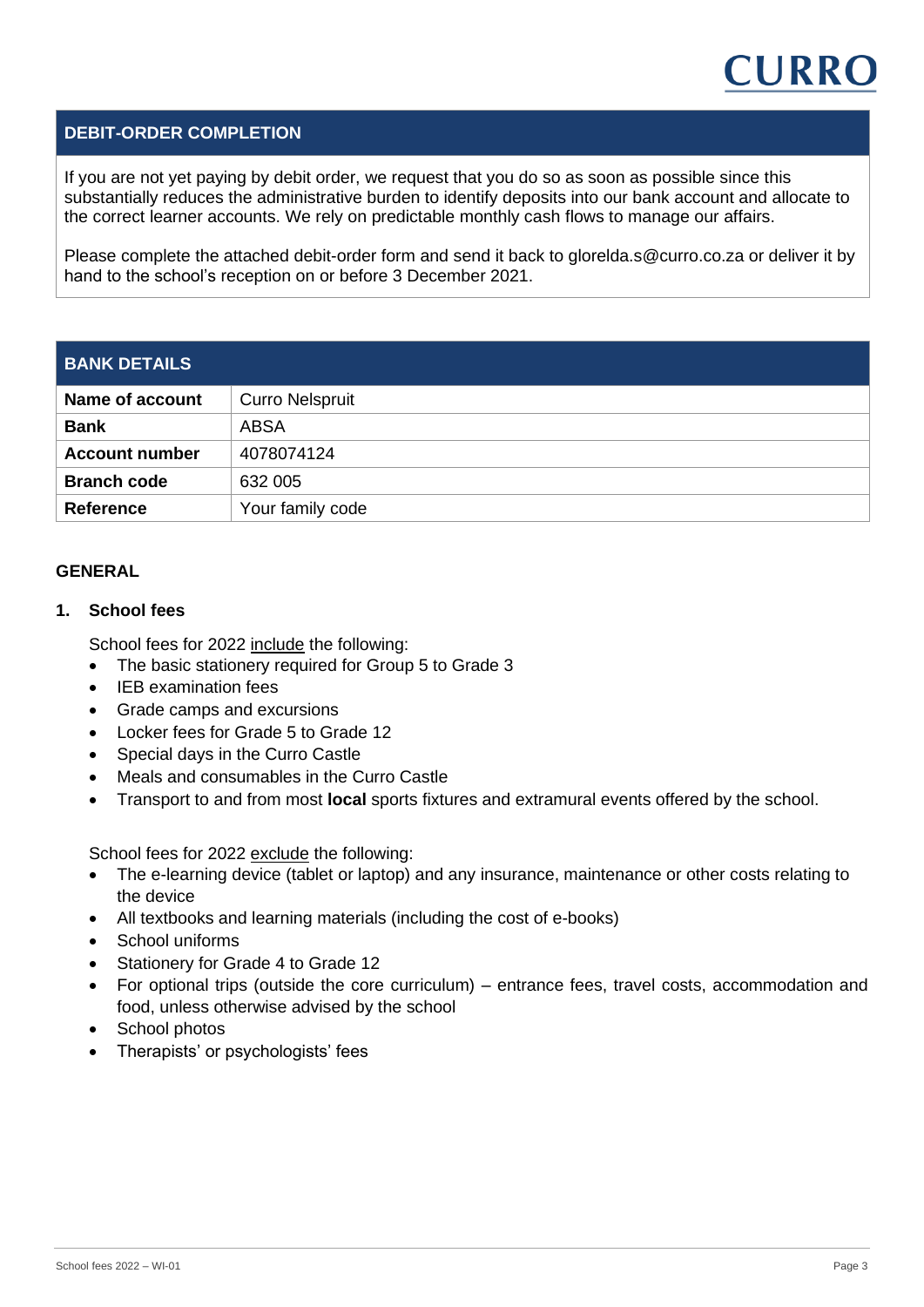### CURRO

#### **2. Aftercare fees**

Aftercare fees for 2022 include the following:

- One healthy meal per day
- One healthy beverage per day
- One fruit or snack per day
- Supervision
- Homework support

Aftercare fees for 2022 exclude the following:

• Specialist subject and homework support

#### **3. E-learning devices (tablets or laptop)**

E-learning devices will be utilised by all learners from Grade 6 to Grade 12.

This will have the following impact on you:

- If your child is in Grade 6 to Grade 12, you will be responsible for purchasing an e-learning device for your child to use. The school will provide you with details and the minimum specifications required for the device.
- You will be responsible for the insurance and general maintenance and care of the device.

#### **4. Wider subject choice offering**

A wider subject choice offering is now available to all learners at Curro and Curro-managed schools across the country. The online classes are available during normal class times. An additional charge is applicable to learners who opt for an additional subject (8th, 9th or 10th subjects), as outlined below.

| <b>SUBJECT</b>                         | <b>GRADES</b>       | <b>MONTHLY FEE</b><br>(only for 8th, 9th,<br>10th subjects) |
|----------------------------------------|---------------------|-------------------------------------------------------------|
| Accounting                             | Grades 10 and 11    | R800                                                        |
| <b>AP English</b>                      | Grade 10            | R800                                                        |
| <b>AP Mathematics</b>                  | Grades 10 and 11    | R800                                                        |
| <b>Business Studies</b>                | Grade 10            | R800                                                        |
| <b>CAT</b>                             | Grades 10 to 12     | R800                                                        |
| <b>Design Studies</b>                  | Grades 10 to 12     | R800                                                        |
| Economics                              | Grade 10            | R800                                                        |
| <b>Engineering Graphics and Design</b> | Grade 10            | R800                                                        |
| <b>French Conversation</b>             | French Delf (A1/A2) | R800                                                        |
| French Second Additional Language      | Grade 10            | R800                                                        |
| Geography                              | Grades 10 and 11    | R800                                                        |
| History                                | Grades 10 to 12     | R800                                                        |
| isiXhosa                               | Grades 8 to 12      | R800                                                        |
| isiZulu                                | Grades 8 to 12      | R800                                                        |
| <b>Information Technology</b>          | Grades 10 to 12     | R800                                                        |
| <b>Life Sciences</b>                   | Grades 10 and 11    | R800                                                        |
| <b>Mathematical Literacy</b>           | Grades 10 and 11    | R800                                                        |